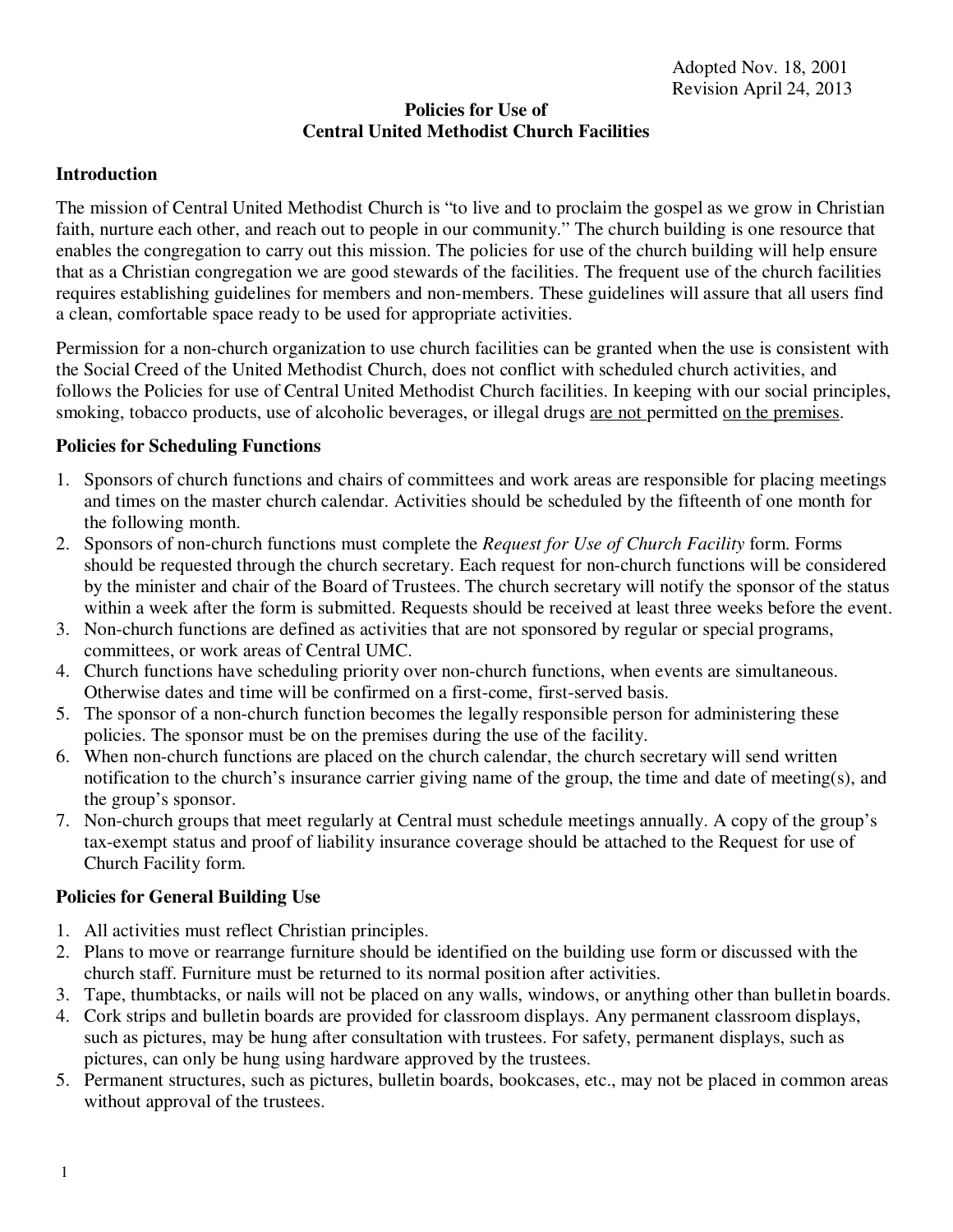- 6. Announcements and notices for the entire congregation should be posted on hall bulletin boards.
- 7. The fellowship hall is designed for general recreation. For safety reasons, ball games such as basketball, volleyball, and dodge ball are excluded.
- 8. The need for janitorial service will be confirmed before scheduling an event. If an activity requires janitorial service outside the hours that the custodian is on duty, the sponsoring group will compensate the custodian at the rate of \$10 per hour. Fees for janitorial services outside the usual hours are paid directly to the church custodian..
- 9. The overall security and care of the designated area are the responsibility of the sponsor in charge of the group. The sponsor is responsible for leaving the area clean, turning off all lights, and securing the building when the activity is over.
- 10. Payment for services and usage by a non-church group is due one week before a scheduled event. The fee should be given to the church secretary.

# **Policies for Kitchen Use**

The kitchen committee serves as representatives of the trustees to supervise and coordinate the use of the church kitchen. The committee is responsible for the care and replacement of equipment and consumable supplies. The kitchen committee is responsible for meeting all federal, state, and city regulations for the operation of the kitchen. To help ensure the care and proper use of equipment and required sanitary conditions, the following guidelines have been established.

- 1. Persons using the kitchen will sign in and out for the kitchen key with the church secretary. The secretary will keep a log of persons using the kitchen and is responsible for the key(s).
- 2. The City of Spartanburg ordinance requires that cooking equipment be used only by trained individuals. Therefore, the unauthorized use of cooking equipment by untrained personnel is prohibited. Central members who are trained in the use of equipment and trained caterers, contracted by Central, are authorized to use the kitchen for food preparation.
- 3. The contracted caterer must have insurance, permits from the Health Department, and a Spartanburg City License on file in the church office.
- 4. Outside caterers may use the kitchen for serving and cleanup only. A representative of the kitchen committee must be present.
- 5. A representative of the kitchen committee will check the cleanliness and order of the kitchen after each event.
- 6. Regularly scheduled Central groups will have priority use of the kitchen and fellowship hall. Other Central groups may use the facilities on a first-come, first-served basis.
- 7. No catering for groups meeting outside the church will be done from the kitchen.
- 8. A non-church group that has Central members in the organization will designate one Central member as a sponsor. The person will be responsible for obtaining any needed key and signing the kitchen use log. This member will also be responsible for returning everything to its proper place and returning the key to the church secretary.
- 9. When a non-church group without a Central member uses the kitchen and/or fellowship hall, a member of the kitchen committee or its designee will be responsible for the key.
- 10. The kitchen committee should be notified two weeks in advance so that the above arrangements can be made.
- 10. Any group using the kitchen will be responsible for leaving the kitchen clean and everything returned to its proper place. Table linens and dishcloths should be laundered and returned as quickly as possible.
- 11. No equipment, utensils, pots and pans, or anything belonging to the kitchen or fellowship hall will be borrowed or removed from the church. Items designated for functions in other parts of the church building will be signed out and in on the key use log. (i.e. punch bowl, ladle, coffee pots, serving platters, plates, etc.).
- 12. Central is not responsible for food stored in the kitchen if the food does not belong to Central.
- 13. The blue china and stainless flatware in the storeroom are for special meals and should be requested from the kitchen committee when needed.
- 2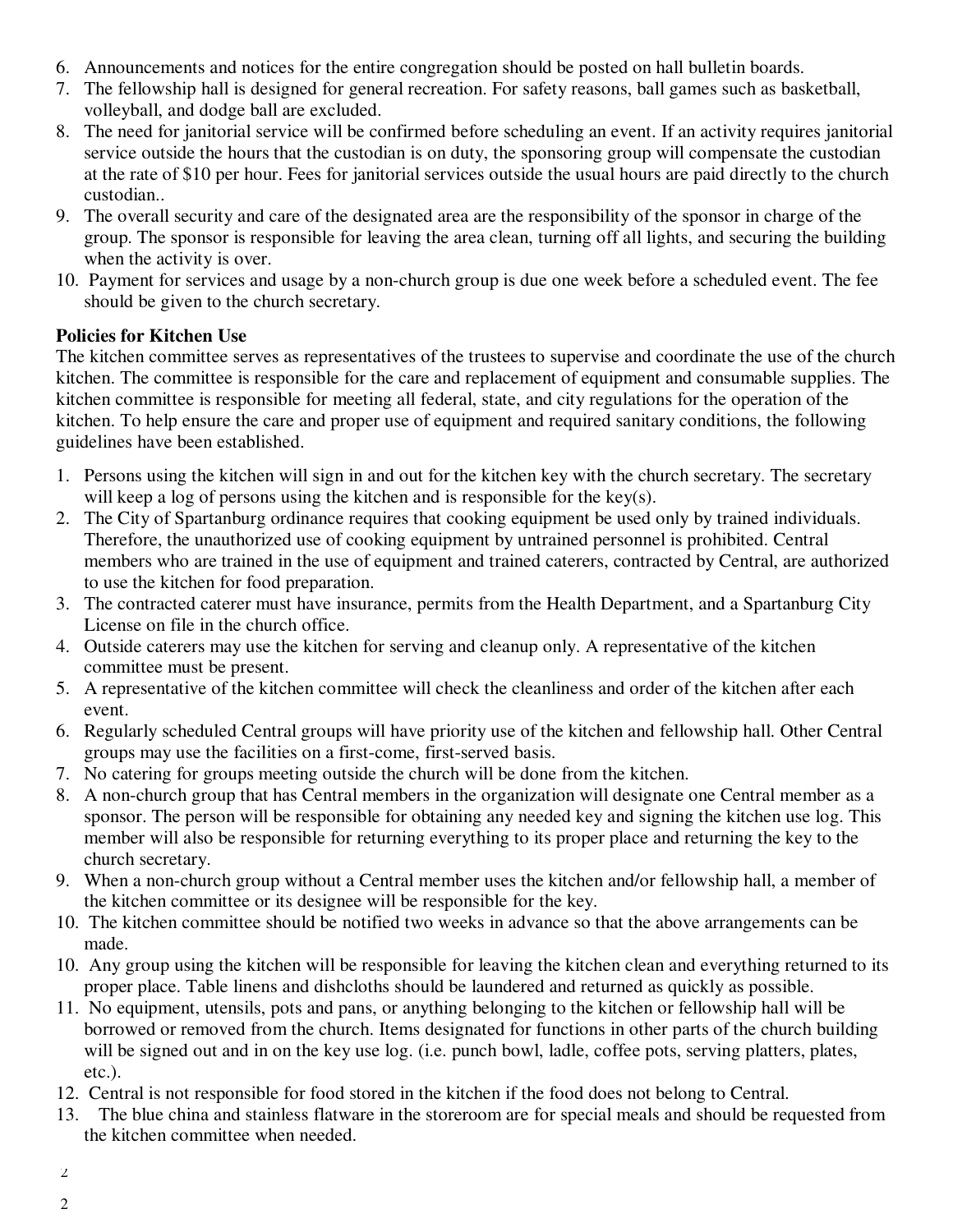# **For the schedule for non-church functions other than weddings (for wedding fees see section VI)**

A non- church group that has Central members in the group will not pay a building use fee. If the group requires janitorial service, the group will compensate the custodian \$10.00 per hour.

|                           | Member             | Non-member         |
|---------------------------|--------------------|--------------------|
| Fellowship Hall           | no fee             | \$20/hr.           |
| Kitchen & Fellowship Hall | no fee             | \$30/hr.           |
| Room                      | no fee             | \$20/hr.           |
| Playground                | no fee             | not available      |
| Nursery                   | no fee             | not available      |
| Janitorial Service        | \$10/hr./custodian | \$10/hr./custodian |

# **PHOTOGRAPHER AND VIDEOGRAPHER POLICY**

- 1. A photographer and/videographer filming at Central United Methodist Church for the first time must consult with the Wedding Director **3 months** prior to the date of the wedding.
- 2. A deposit of **\$150.00** must be made by the photographer and/or videographer and returned to the church with this signed agreement within **2 weeks** of consultation.
- 3. If the deposit and signed document are not received, the photographer and videographer will not be allowed to photograph the wedding at Central United Methodist Church.
- 4. The full deposit will be refunded within 10 days following the wedding if the policies are observed.

I agree to abide by the above stated policy of Central UMC. Enclosed is my deposit of \$150.00, which will be returned if rules are observed.

 $Signed:$ 

## **Policies for Weddings**

A wedding is a joyous occasion in the lives of the bride and groom. It is also of great concern and importance to the church. Although it has social aspects, a wedding ceremony is a service of worship where vows are spoken, prayers are offered, and the blessings of God invoked. For this reason Central United Methodist Church is happy to offer its facilities. In fact, the church invites and encourages its members to engage the church when a member plans to marry. The church does not charge its members. However, when weddings are held which require extra services of staff members, there are fees to cover the extra rendered services. Non-church members who desire the use of the sanctuary, chapel, or fellowship hall are required to pay an additional fee as specified herein. In order that the wedding ceremony may be conducted by the church in a spirit of worship and sacred order, certain regulations must be observed. (see: wedding policy)

## **1. Arrangements**

- a. The minister of Central UMC has charge of all weddings held at Central. Another minister may be invited to conduct or assist with the ceremony after the bride and/or groom consults with the minister at Central. When the preferred date of the wedding is established, the parties concerned will contact the minister of Central regarding plans and required counseling. This must be done before the wedding can be placed on the calendar.
- b. Tentative reservations for the use of the sanctuary for the rehearsal and the wedding should be made through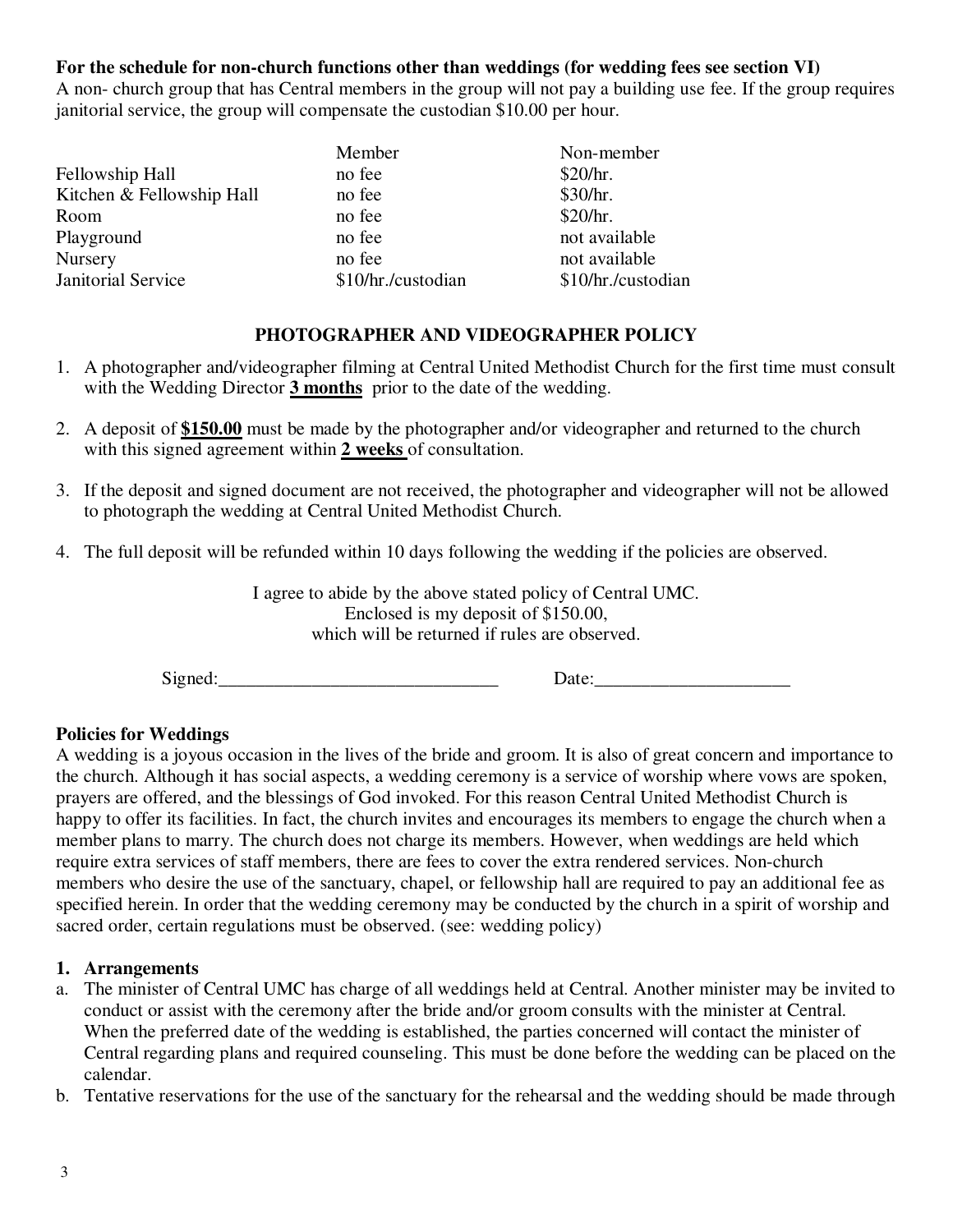the church office. These reservations will be made based on the priority of request. Non-church members may schedule a wedding no more than three months before the wedding date.

- c. A wedding information sheet must be secured from the church office and all requested information completed. Should the wedding date and time change, the church office must be notified promptly. When the information sheet has been returned to the office with appropriate fees, the wedding date will be placed on the master church calendar. A member of the Wedding Committee of the Altar Guild will contact the person submitting the information.
- d. No weddings may be scheduled on Easter Sunday or the two preceding days nor on the 23, 24, 25, or 26 of December.

## **2. Music**

Music is a vital part of the wedding. Because the ceremony is set in the context of worship, the music should be religious. While it is by no means exhaustive, a list of suggested music will be provided by the church organist or the director of music. Taped music is not permitted. The organist of Central UMC is available to play for all church weddings. Any other organist must be cleared with the minister and approved by the director of music. A written request must be given to the music director at least six weeks in advance.

# **3. Wedding Director**

 To insure smooth coordination of the wedding, Central requires the use of one of our trained directors. The director will be available to help plan and assist at the rehearsal and the wedding. The minister of Central Church has the overall responsibility for the conduct of the rehearsal and wedding.

# **4. Decorations**

- a. All decorations for the wedding, whether in the sanctuary or chapel, must be done under the supervision and with the approval of the Altar Guild. The name of a representative will be given to the bride and florist for consultation.
- b. No decorations are permitted which conflict in any way with the fire ordinances. Members of the wedding party may not carry or hold lighted candles.
- c. None of the furniture may be removed from the chancel.
- d. Decorations are never placed on the altar table, chancel rail, organ, or piano. No staples, tacks, tape, thorny vines, or pine may be used in the sanctuary.
- e. The regular altar appointments (cross and two single candlesticks) always remain in place.
- f. Only fresh plant material arranged in Altar Guild containers may be used at the altar.
- g. Certain sanctuary decorations are traditional at Central during Thanksgiving and Christmas seasons. Couples desiring to be married at these times are welcome to use these decorations, but none may be removed until done so by the Altar Guild. No additional decorations may be used within the altar rail.
- h. Candles should be lighted properly. Candles will be provided for all altar appointments. If additional candelabrums are used, they must have chase candles.
- i. All decorations will be removed by the florist immediately following the ceremony unless the bride specifies that the altar flowers be left for the Sunday service.

# **5. Photographer**

 No flash photography is permitted inside the sanctuary from the time the organ music begins until the recessional is completed. One time exposure is permitted near the rear of the sanctuary during the ceremony. The wedding party may return to the sanctuary for photographs after the wedding. The photographer must contact the wedding director before the wedding. Any recording or video equipment must be placed inconspicuously at the back of the sanctuary. An unattended video camera is permitted in the choir loft if it is completely hidden.

## **6. Church Reception**

a. Arrangements for the use of the kitchen and fellowship hall must be cleared through the chair of the kitchen committee.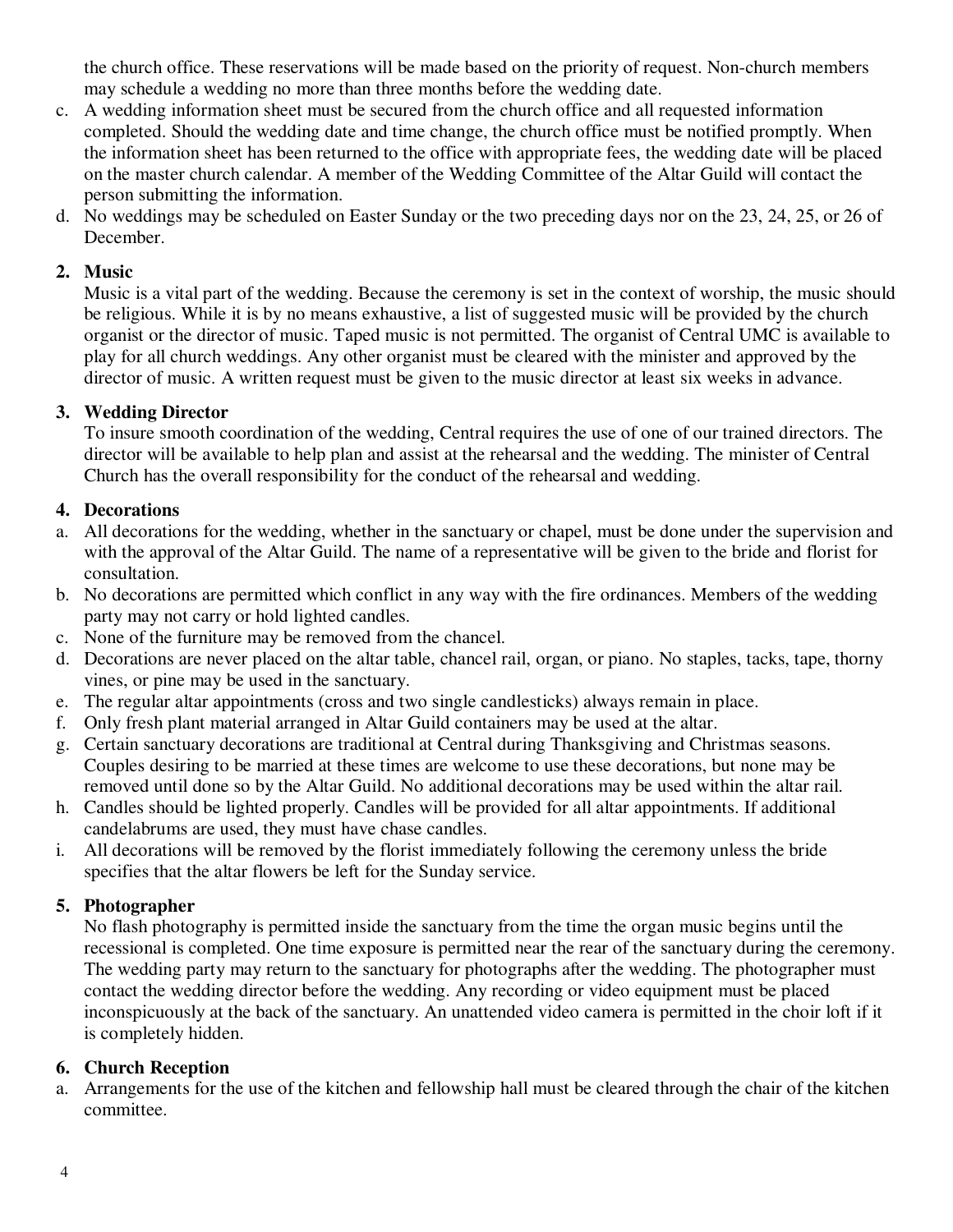- b. Caterers must meet with the chair of the kitchen committee to discuss use of the kitchen and will follow policies for the use of the kitchen.
- c. Caterers will be responsible for compensating the kitchen committee or the church hostess for any breakage.
- d. For receptions of non-church members, a representative of the kitchen committee will be present during serving and is to be compensated for their services.

#### **7. Fee Schedule for Weddings**

| <b>Weddings</b>                                                                | <b>Members</b> | <b>Non-Member</b> |
|--------------------------------------------------------------------------------|----------------|-------------------|
| Sanctuary wedding                                                              | no fee         | \$250             |
| Sanctuary wedding plus rehearsal                                               | no fee         | \$400             |
| Chapel wedding with/without                                                    | no fee         | \$150             |
| Rehearsal                                                                      |                |                   |
| <i>*</i> Reception (Fellowship Hall)                                           |                |                   |
| Caterer provides everything                                                    | no fee         | \$150             |
| Central's dishes used                                                          | no fee         | \$250             |
| **Janitor-Wedding                                                              | \$100          | \$100             |
| Wedding and rehearsal                                                          | \$125          | \$125             |
| Church reception                                                               | \$125          | \$125             |
| <b>Hostess or Custodian</b>                                                    | \$25/hr.       | \$25/hr.          |
| Nursery use (bride provides sitter)                                            | \$25           | \$25              |
| Organist                                                                       |                |                   |
| Sanctuary wedding                                                              | \$100          | \$150             |
| Sanctuary wedding plus rehearsal                                               | \$150          | \$200             |
| Chapel wedding with/without rehearsal                                          |                |                   |
|                                                                                | \$50           | \$75              |
| <b>Director</b> (donations to Altar Guild<br>Ear marked for Wedding Committee) | no fee         | \$200             |

**Minister consult Wedding Director** 

\*\* The custodian or hostess will open the church three (3) hours prior to the wedding and thirty (30) minutes prior to the rehearsal, and will remain to assist as necessary and lock-up after wedding and rehearsal.